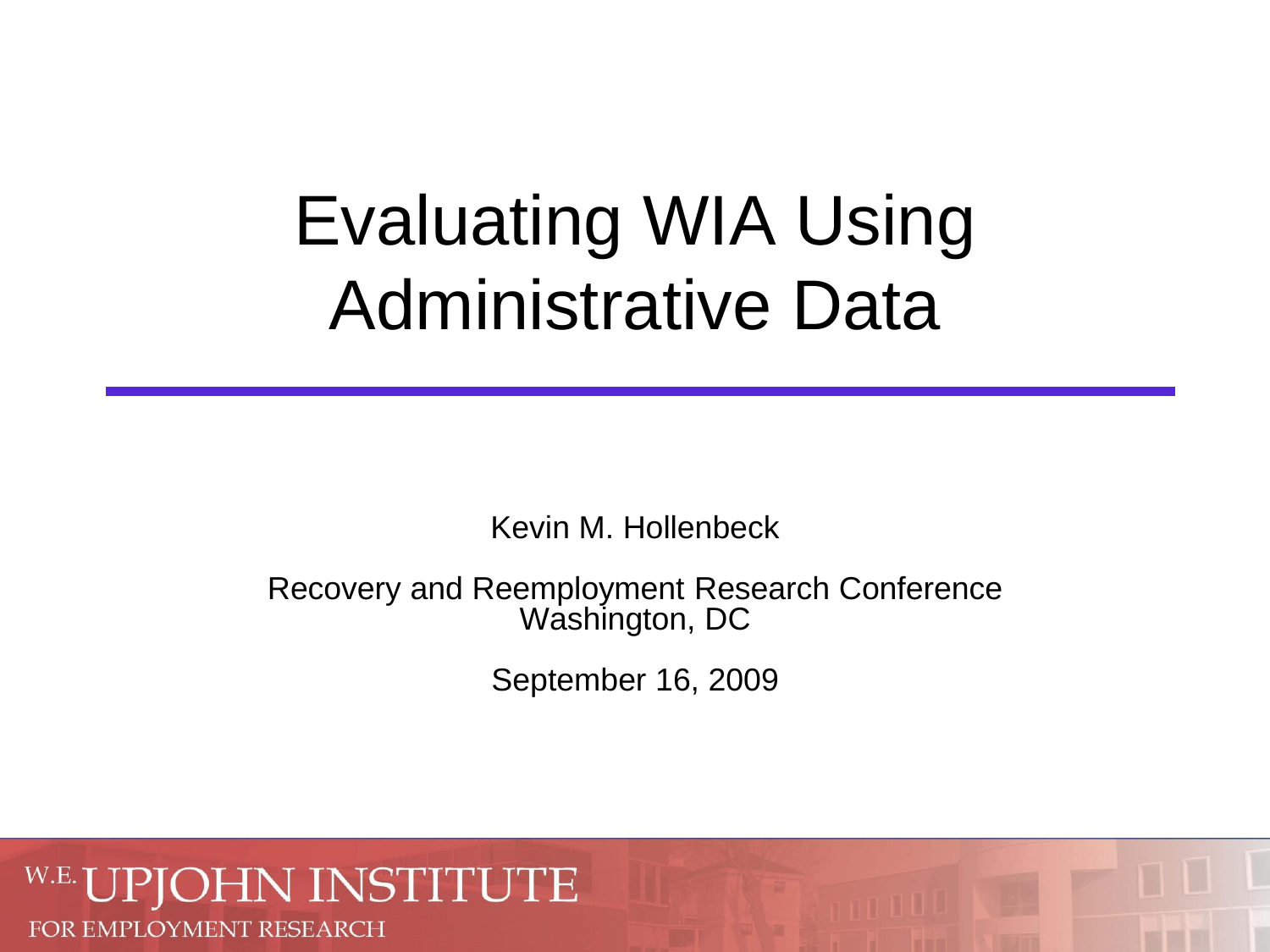# Purpose

- • Summarize and compare results from:
- (1) Hollenbeck, Schroeder, King, and Huang, *Net Impact Estimates for Services Provided through the Workforce Investment Act,* 2005 (Multi-state study)
- (2) Hollenbeck & Huang, *Net Impact and Benefit-Cost Estimates of the Workforce Development System in Washington State*, 2003
- (3) Hollenbeck & Huang, *Net Impact and Benefit-Cost Estimates of the Workforce Development System in Washington State*, 2006
- (4) Hollenbeck & Huang, *Workforce Program Performance Indicators for The Commonwealth of Virginia*, 2008
- Present some evidence on rates of return to workforce programs

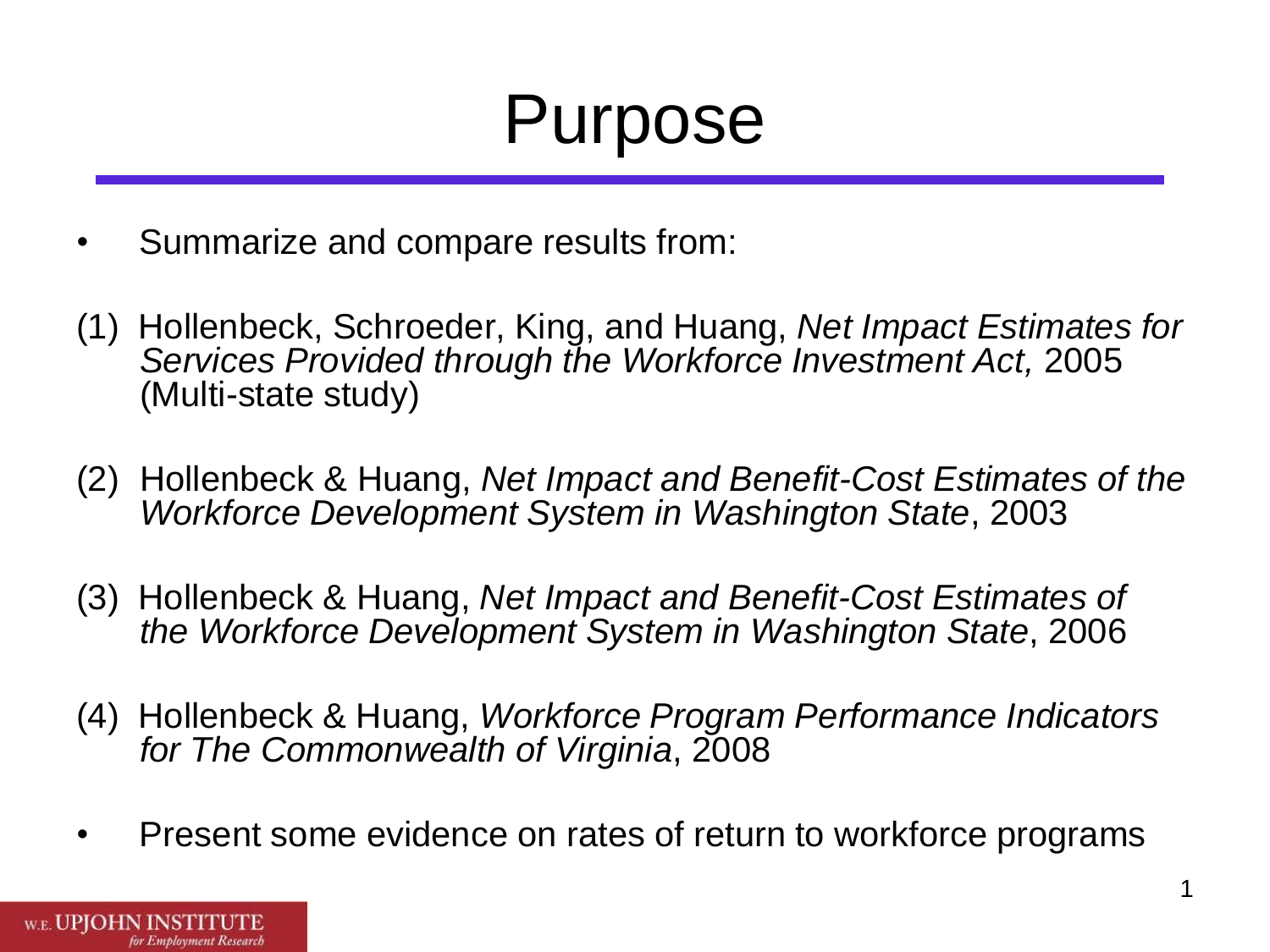# Background

- All four studies are net impact evaluations
	- An individual encounters a workforce program and is offered services (*treatment*).
	- • Outcomes ensue (we're mainly interested in *employment and earnings*)
	- Net impact is the difference between outcomes and what would have happened if the individual did not receive the treatment (*counterfactual*)
- Null hypothesis is that net impact is zero.
- The two Washington State studies go beyond net impact and examine **cost effectiveness**.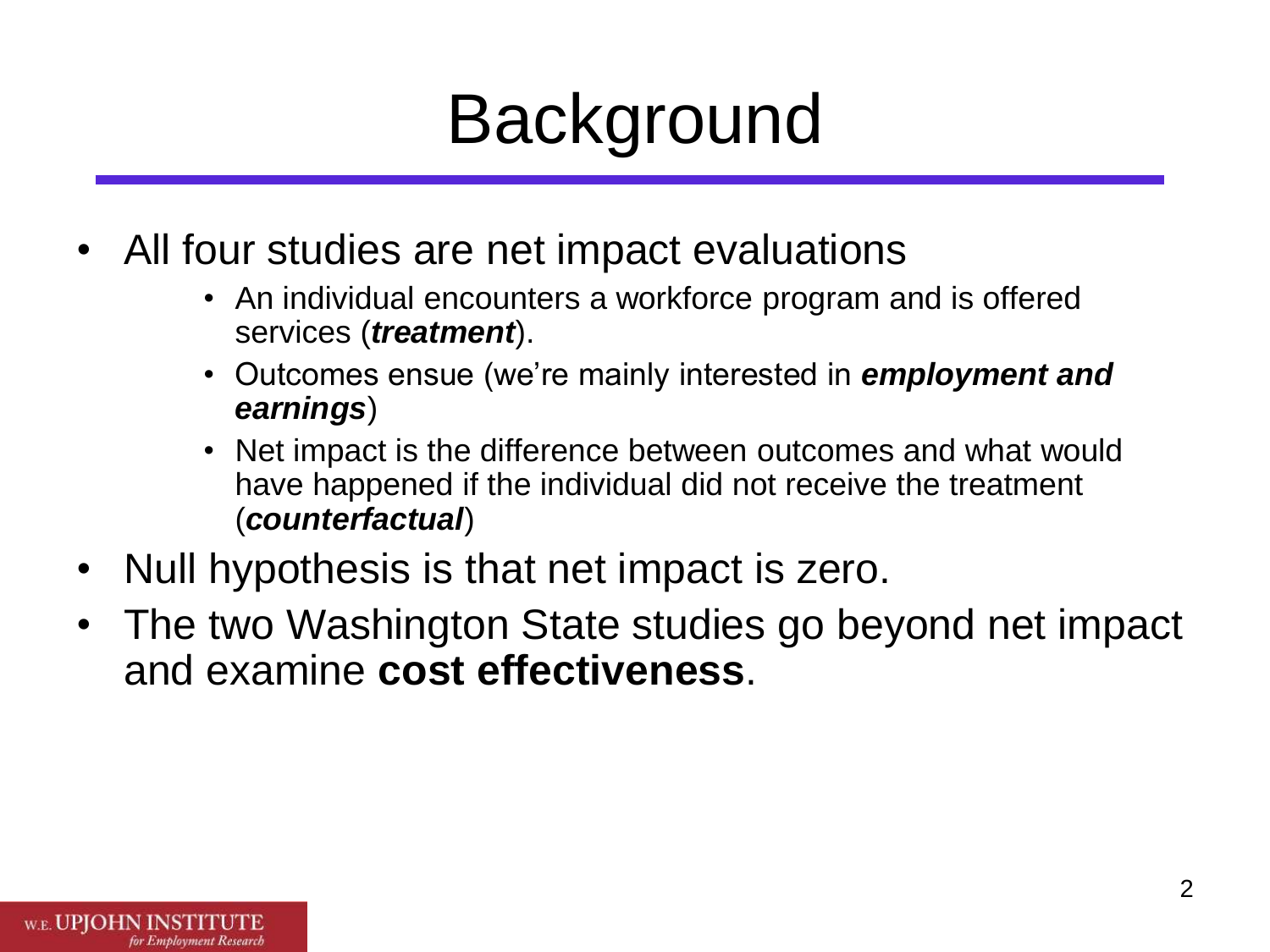# Approach (Methodology)

- Quasi-experimental
	- "Treatment group" from administrative data; "comparison group" from Employment Service data (usually)
	- "Treatment" in studies  $(1)$  to  $(4)$  defined as "encountered the workforce program," i.e. in WIASRD for WIA clients
	- Additional "treatment" in (1), which is "entered training" and "comparison group" includes WIA clients who did not receive training as well as Employment Service data
- Statistical matching used to construct comparison group
	- Matching variables mainly pre-program labor force, and also demographics and education at program entry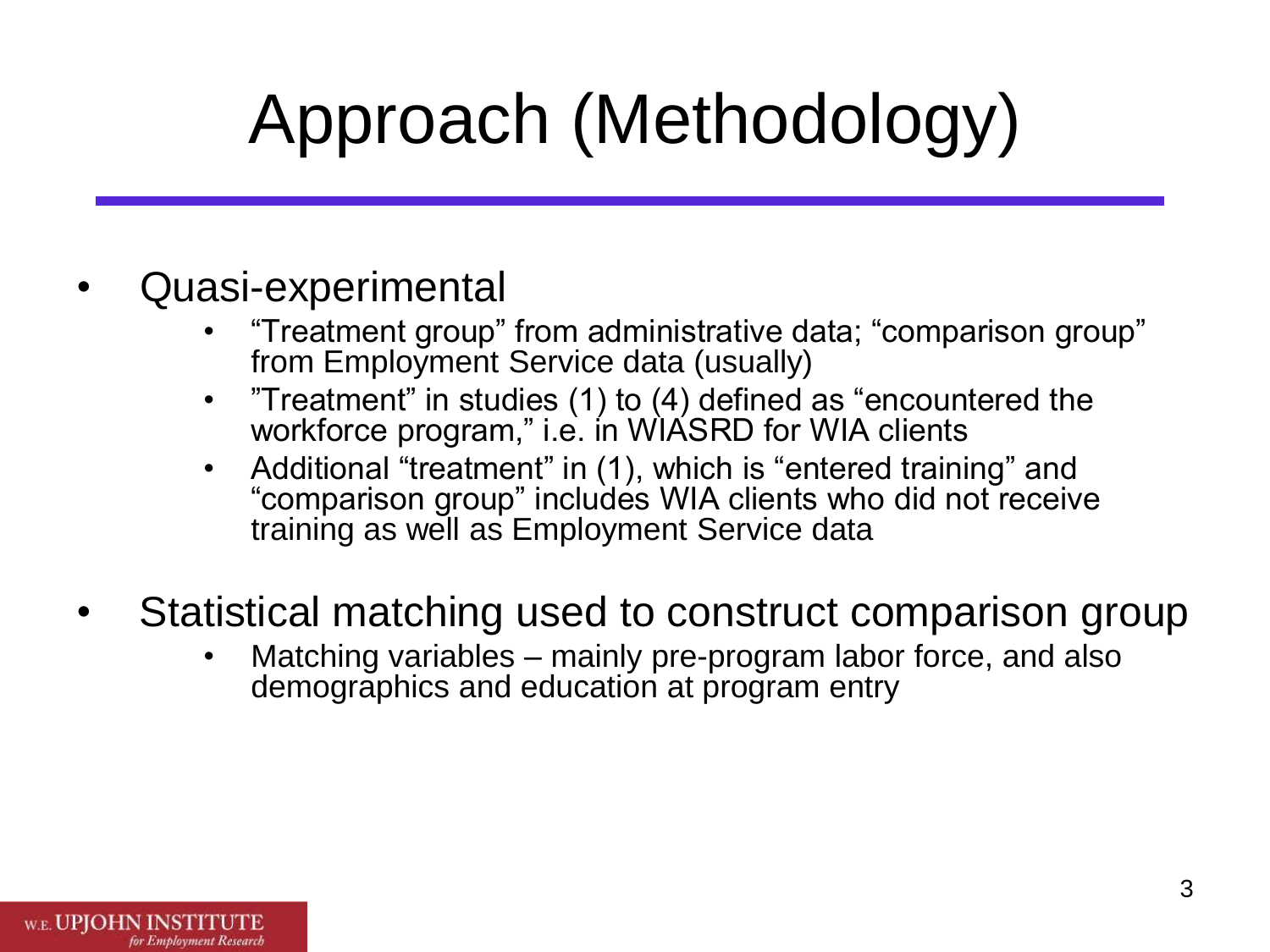# Approach

## (Data and time periods)

- In multi-state study
	- Data are WIASRD and ES files linked to UI wage and TANF records for 7 or the 9 ADARE states: FL, GA, IL, MD, MO, TX, and WA. Exiters from programs in PY 2000 and 2001.
- In Washington
	- in PY 1997 and 1999 (study 2) and PY 2001 and 2003 (study 3). • Data are program administrative files linked to UI wage, UI benefit, and TANF/Food Stamps/Medicaid records. Exiters from programs
- In Virginia
	- Data are program administrative files linked to UI wage records. Exiters in PY 2005.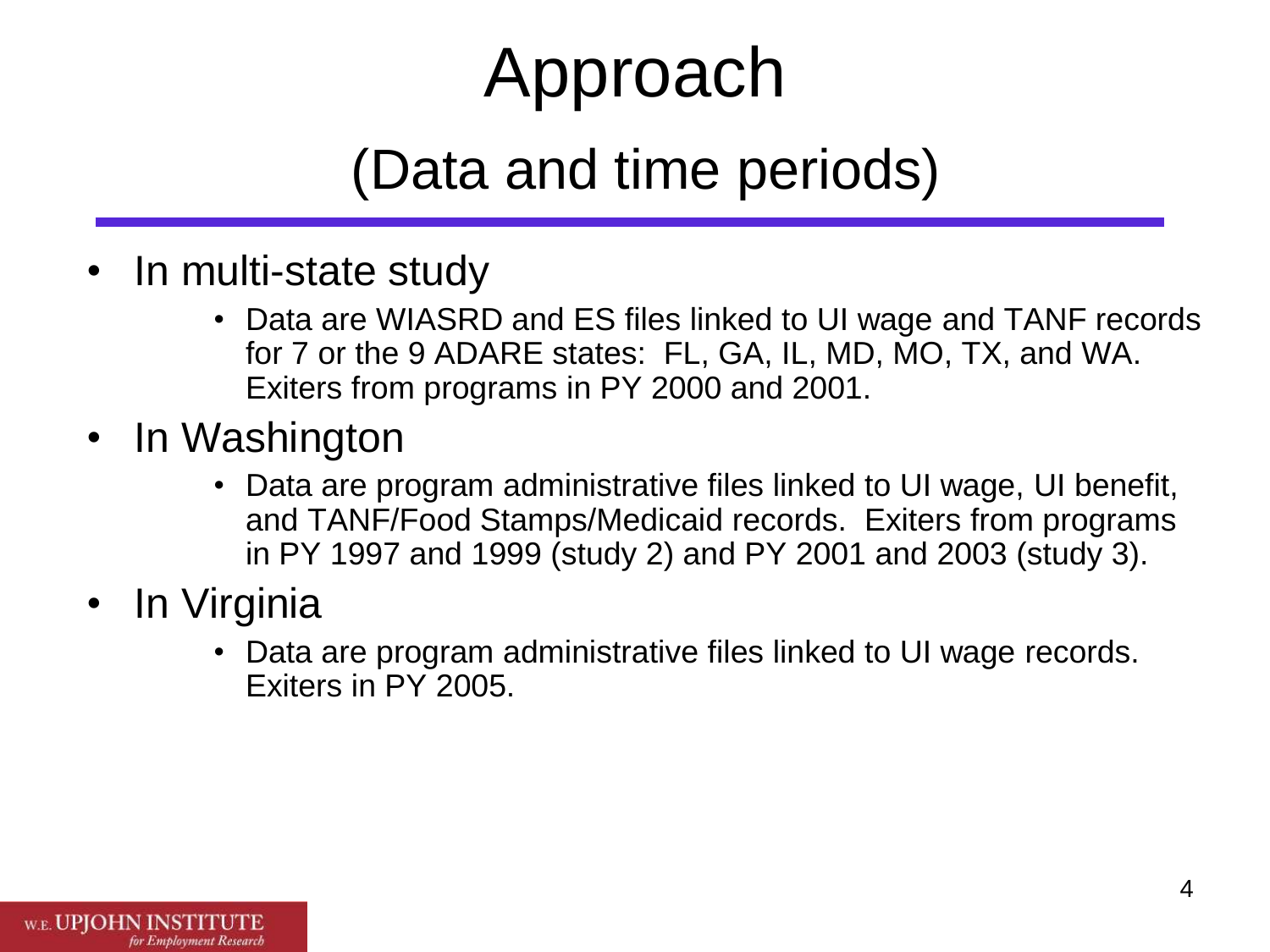## Results: Net impact comparisons

### **Selected Net Impact Estimates for Any WIA/JTPA Services**

| <b>Selected Net Impact Estimates for Any WIA/JTPA Services</b> |                   |                             |              |             |                                      |  |
|----------------------------------------------------------------|-------------------|-----------------------------|--------------|-------------|--------------------------------------|--|
|                                                                |                   | <b>Outcome</b>              |              |             |                                      |  |
|                                                                |                   | <b>Employment Quarterly</b> |              | <b>Wage</b> | Quarterly                            |  |
| Program                                                        | <b>Study</b>      | Rate (%)                    | <b>Hours</b> |             | Rate (\$) Earnings <sup>a</sup> (\$) |  |
| WIA-Adults                                                     | (1)               | $8.7***$                    | --           | --          | 856***                               |  |
| JTPA II-A                                                      | (2)               | $7.4***$                    | $23.9***$    | 0.68        | 645***                               |  |
| <b>WIA-Adults</b>                                              | (3)               | $6.6***$                    | $35.9***$    | 0.67        | 455***                               |  |
|                                                                |                   |                             |              |             |                                      |  |
| <b>WIA-Dislocated Workers</b>                                  | (1)               | $13.5***$                   |              |             | $1,097***$                           |  |
| <b>JTPA III</b>                                                | (2)               | $7.3***$                    | 26.6***      | $-0.10$     | 554***                               |  |
| <b>WIA-Dislocated Workers</b>                                  | (3)               | $6.4***$                    | 48.8***      | $0.97***$   | $771***$                             |  |
| <b>WIA-Adults &amp; DW</b>                                     | (4)               | $3.4***$                    |              |             | 1,146**                              |  |
| JTPA II-C                                                      | (2)               | $5.3***$                    | 2.3          | $-0.71$     | $-85$                                |  |
| <b>WIA Youth</b>                                               | (3)               | $10.3***$                   | $31.1***$    | $0.77***$   | 325***                               |  |
| <b>WIA Youth</b>                                               | $\left( 4\right)$ | $-3.9**$                    |              |             | $76**$                               |  |

level; \* represents statistical significance at the 0.10 level. <sup>a</sup> In \$2005/2006. **Notes:** \*\*\* represents statistical significance at the 0.01 level; \*\* represents statistical significance at the 0.05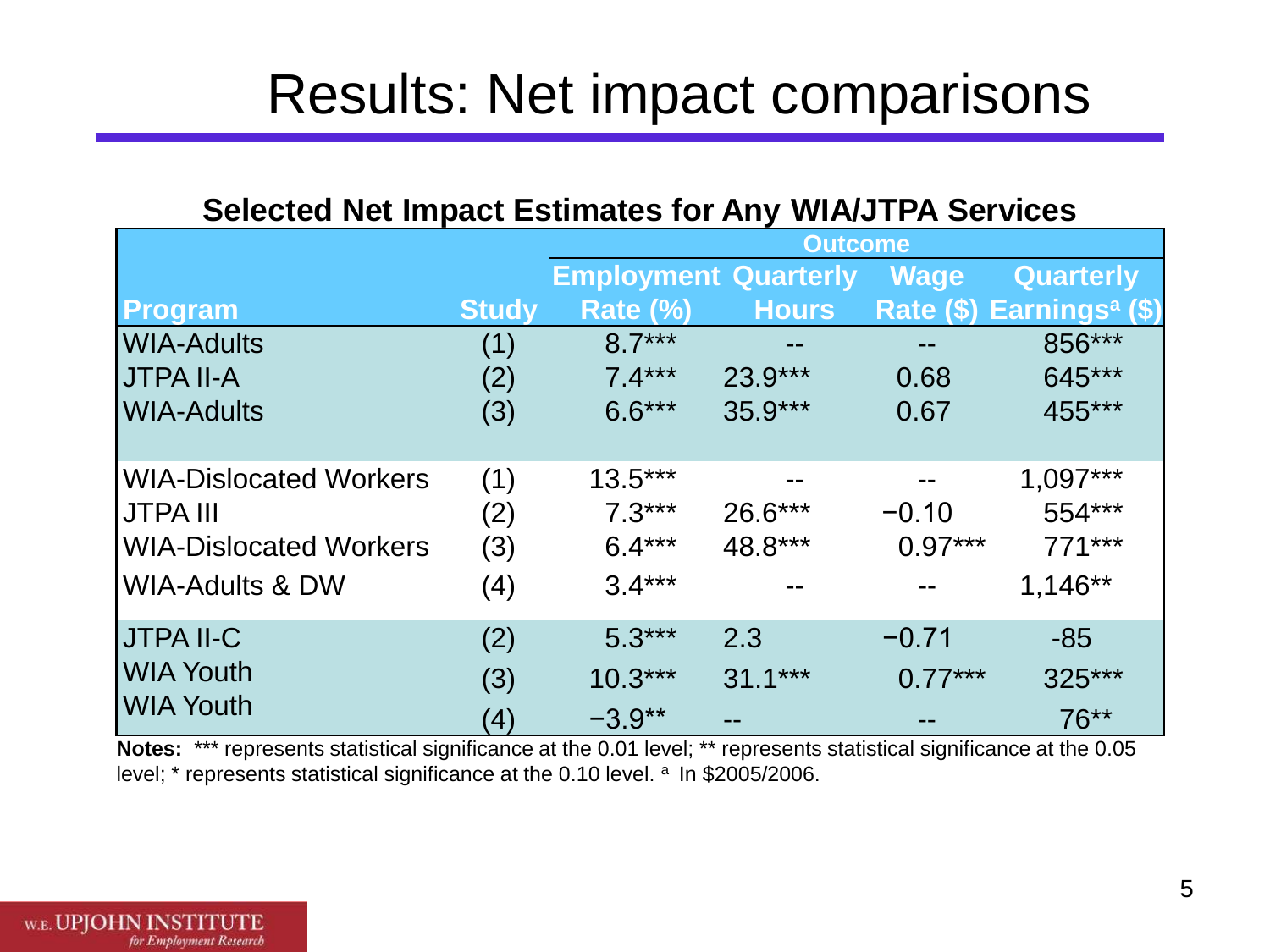## **Net Impacts of Receiving Any Training vs. Other Services (from multi-state study)**

| <b>EMPLOYMENT</b>             |                          |                           |  |  |  |  |
|-------------------------------|--------------------------|---------------------------|--|--|--|--|
|                               | <b>Adults</b>            | <b>Dislocated Workers</b> |  |  |  |  |
| <b>Overall impact</b>         | $4.4\%**$                | $5.9\%**$                 |  |  |  |  |
| <b>Impact range</b>           | $-1.3\% - 11.0\%$ **     | $-1.3\% - 11.0\%$ **      |  |  |  |  |
| <b>Impact for men</b>         | $2.1\%$ **               | $5.0\%$ **                |  |  |  |  |
| <b>Impact for women</b>       | $6.5\%**$                | $7.1\%**$                 |  |  |  |  |
| <b>EARNINGS (\$2005/2006)</b> |                          |                           |  |  |  |  |
| <b>Overall impact</b>         | $$771**$                 | $$445**$                  |  |  |  |  |
| <b>Impact range</b>           | $-$ \$300** -- \$1,362** | $-$ \$286** -- \$1,435**  |  |  |  |  |
| <b>Impact for men</b>         | \$636**                  | $$412**$                  |  |  |  |  |
| <b>Impact for women</b>       | \$893**                  | \$486**                   |  |  |  |  |

 **Any training = WIA training (or referral to training services by ES in 2 states) in addition to core/intensive services Other Services = If WIA client, then core or intensive services only; if ES, then no referral to training (in two states)** 

**Note: significance \*\* = p < 0.01, \* = p < 0.05, not shown for range**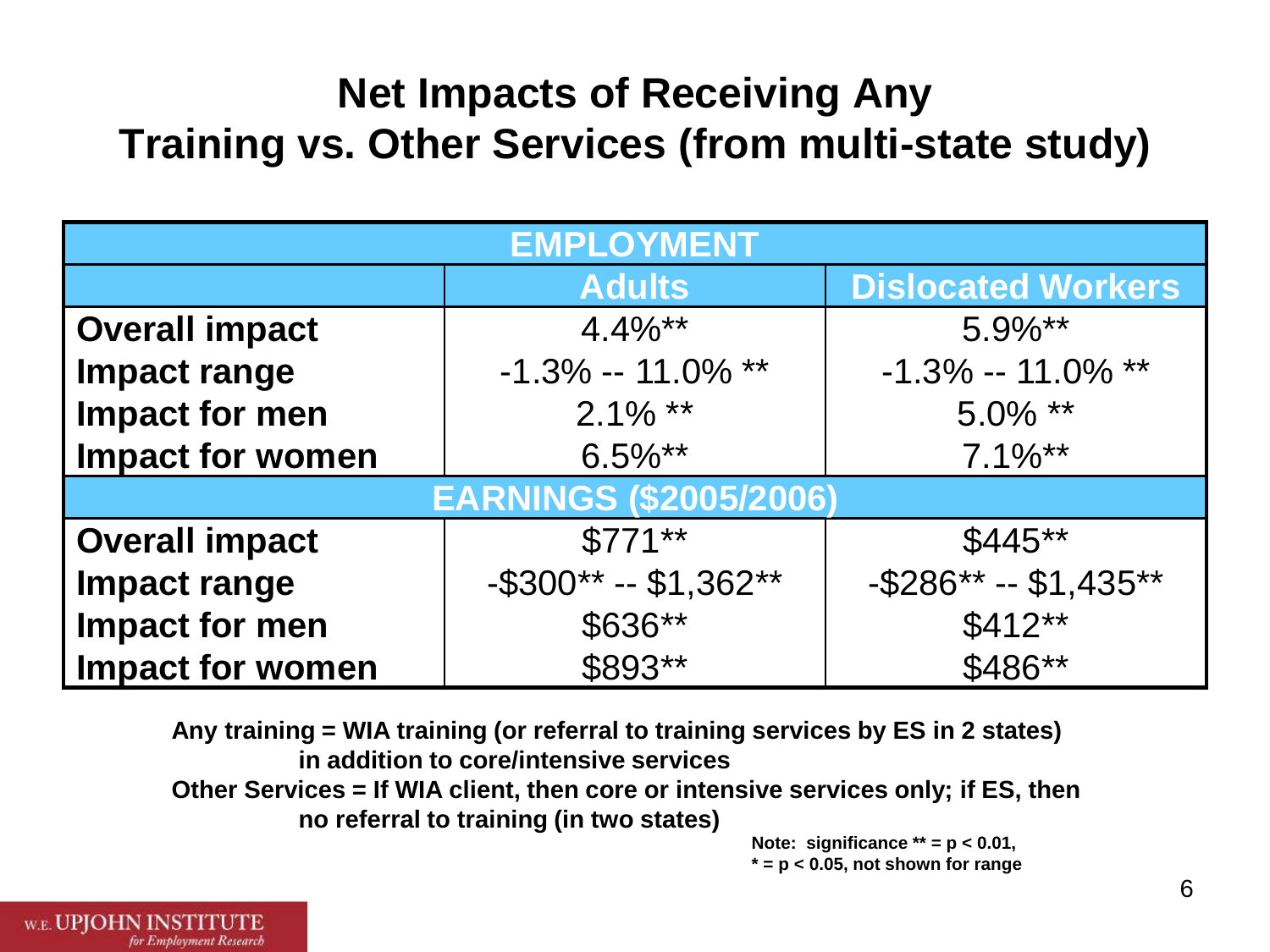## **Typical Earnings Profiles of a Training Participant and Comparison Group Member**

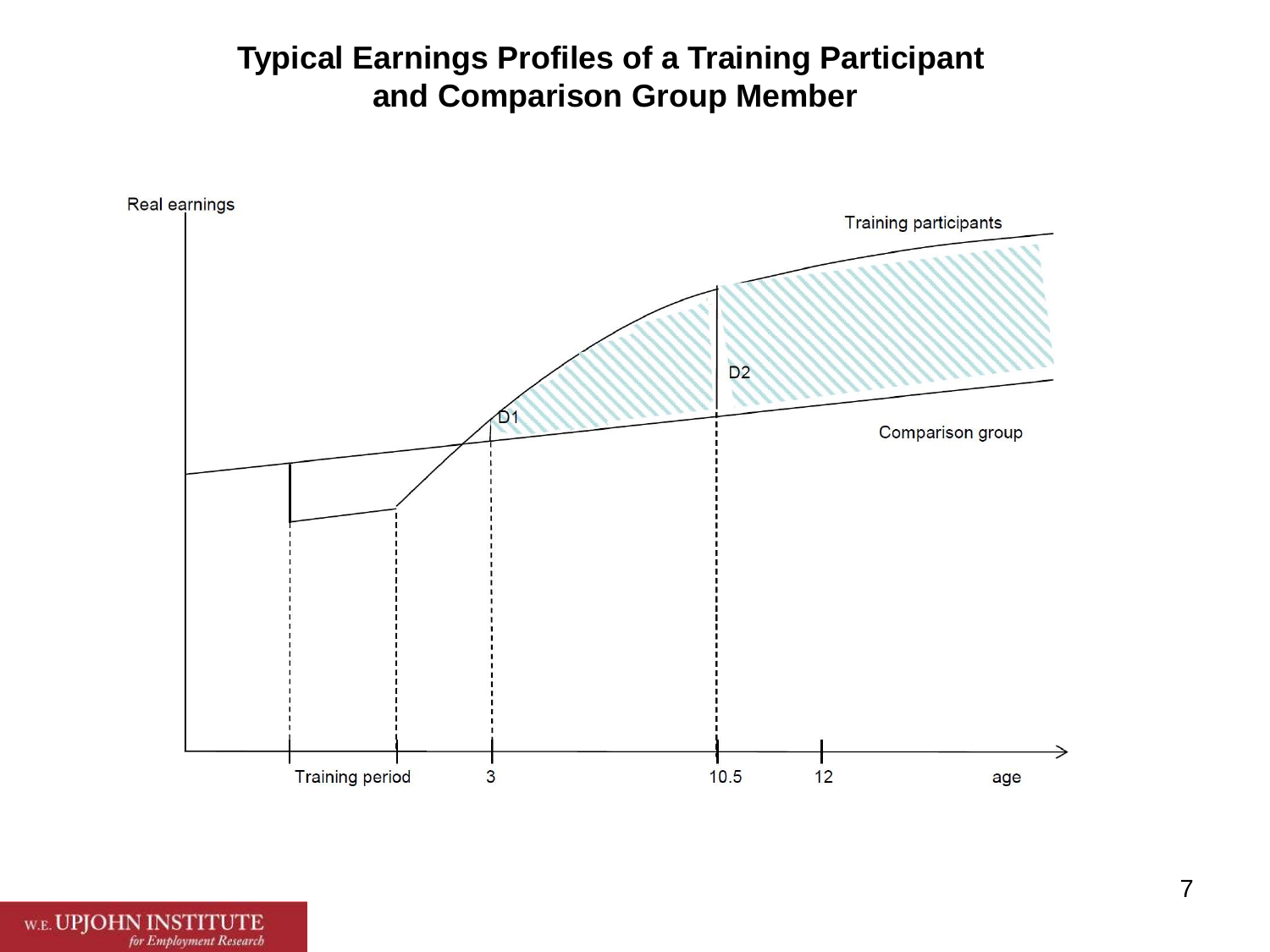### **Discounted Benefits and Costs and Rates of Return for Washington's Education and Training System over Working Lifetime, by Program (r.o.i. are quarterly interest rates)**

|                                                                                                                            |                          |                                      | <b>Private</b>                      |                                  |                                     | <b>Public</b>                    |                                  |                                       | <b>Social</b>                        |                                  |
|----------------------------------------------------------------------------------------------------------------------------|--------------------------|--------------------------------------|-------------------------------------|----------------------------------|-------------------------------------|----------------------------------|----------------------------------|---------------------------------------|--------------------------------------|----------------------------------|
| <b>Program</b>                                                                                                             | <b>Study</b>             | <b>Benefits</b>                      | <b>Costs</b>                        | r.o.i.                           | <b>Benefits</b>                     | <b>Costs</b>                     | r.o.i.                           | <b>Benefits</b>                       | <b>Costs</b>                         | r.o.i.                           |
| Federal Job Training (Adults)<br><b>JTPA II-A</b><br>WIA I-B                                                               | (2)<br>(3)               | \$62,744<br>38,928                   | \$403<br>$-1,111$                   | 20.52%                           | \$25,092<br>6,241                   | \$3,791<br>5,744                 | 9.26%<br>0.21%                   | \$87,836<br>45,170                    | \$4,194<br>4,633                     | 13.23%<br>15.14%                 |
| Federal Job Training (Youth)<br><b>JTPA II-C</b><br>WIA I-B Youth                                                          | (2)<br>(3)               | 30,235<br>29,002                     | 384<br>$\mathbf{0}$                 | 3.08%                            | 6,770<br>8,282                      | 2,605<br>6,617                   | 6.08%<br>0.07%                   | 37,005<br>37,284                      | 2,989<br>6,617                       | 3.61%<br>4.55%                   |
| <b>Dislocated Workers</b><br><b>JTPAIII</b><br>WIA I-B<br>Worker Retraining <sup>a</sup><br>Worker Retraining <sup>a</sup> | (2)<br>(3)<br>(2)<br>(3) | 81,327<br>49,201<br>70,012<br>23,938 | 13,640<br>10,746<br>18,631<br>8,952 | 5.19%<br>5.00%<br>2.86%<br>2.82% | 25,719<br>18,440<br>22,803<br>7,049 | 2,885<br>7,081<br>5,256<br>5,421 | 6.81%<br>5.15%<br>3.93%<br>0.60% | 107,046<br>67,641<br>92,815<br>30,987 | 16,525<br>17,827<br>23,887<br>14,373 | 5.53%<br>5.04%<br>3.08%<br>2.14% |
| Education<br><b>Secondary CTE</b><br><b>Secondary CTE</b>                                                                  | (2)<br>(3)               | 70,505<br>43,491                     | 432<br>$-32$                        | 37.05%                           | 13,389<br>8,414                     | 974<br>811                       | 10.39%<br>9.29%                  | 83,894<br>51,905                      | 1,406<br>779                         | 23.04%<br>43.97%                 |
| Comm. College Job Prep<br>Comm. College Job Prep                                                                           | (2)<br>(3)               | 103,926<br>95,228                    | 5,034<br>6,474                      | 10.44%<br>15.10%                 | 31,235<br>14,873                    | 7,748<br>7,523                   | 3.55%<br>2.20%                   | 135,161<br>110,101                    | 12,783<br>14,397                     | 7.08%<br>9.19%                   |
| <b>Private Career Schools</b>                                                                                              | (3)                      | 35,089                               | 308                                 | $\_\_c$                          | 1,279                               | $\boldsymbol{0}$                 | $\_\_c$                          | 36,368                                | 308                                  | $\_\_c$                          |
| Adult Basic Ed. <sup>b</sup><br>Adult Basic Ed. <sup>b</sup>                                                               | (2)<br>(3)               | 4,944<br>5,558                       | 311<br>$-146$                       | $++$                             | 3,020<br>$-5,558$                   | 1,101<br>2,570                   | 1.34%                            | 7,964<br>$\theta$                     | 1,412<br>2,424                       | 5.75%                            |
| Apprenticeships                                                                                                            | (3)                      | 197,896                              | $-24,465$                           | $\hspace{0.05cm}$                | 49,288                              | 2,668                            | 24.25%                           | 247,184                               | $-21,797$                            |                                  |
| <b>Disability Services</b><br><b>Vocational Rehabilitation</b><br><b>Blind and Visually Impaired</b>                       | (3)<br>(3)               | 56,560<br>100799                     | $-643$<br>1,059                     | $++$                             | 11,302<br>20,094                    | 8,504<br>24,358                  | 0.75%<br>$-0.55%$                | 67,862<br>120,893                     | 7,861<br>25,417                      | 11.99%<br>7.39%                  |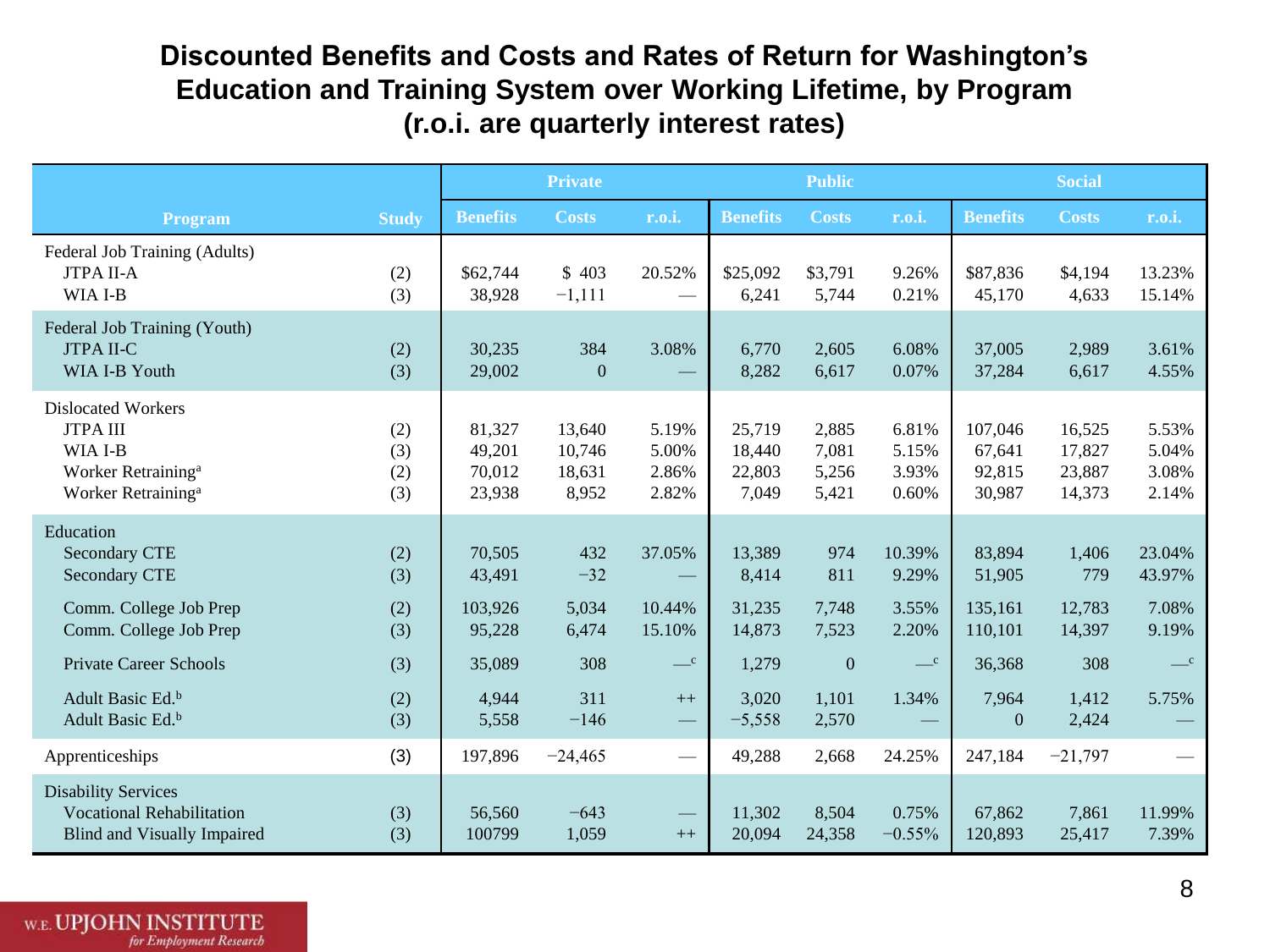#### **Notes to Previous Table**

<span id="page-9-0"></span> Huang 2006 (Washington State). Table entries are for average participant. Benefits include earnings, fringe benefits, and income-related transfers payments. Costs include tuition and fees (if any), foregone earnings, and public program costs per participant. \$ figures are in real \$2005/2006. – means that r.o.i. could not be calculated because of 0 or negative benefits or costs. ++ means r.o.i. is implausibly high. Study (2) is Hollenbeck and Huang 2003 (Washington State); Study (3) is Hollenbeck and

- <sup>a</sup> A state-funded program for dislocated worker training.
- <sup>b</sup> As administered by the Community and Technical College system.
- c No data collected on tuition or fees, so costs are partial. We therefore did not calculate r.o.i.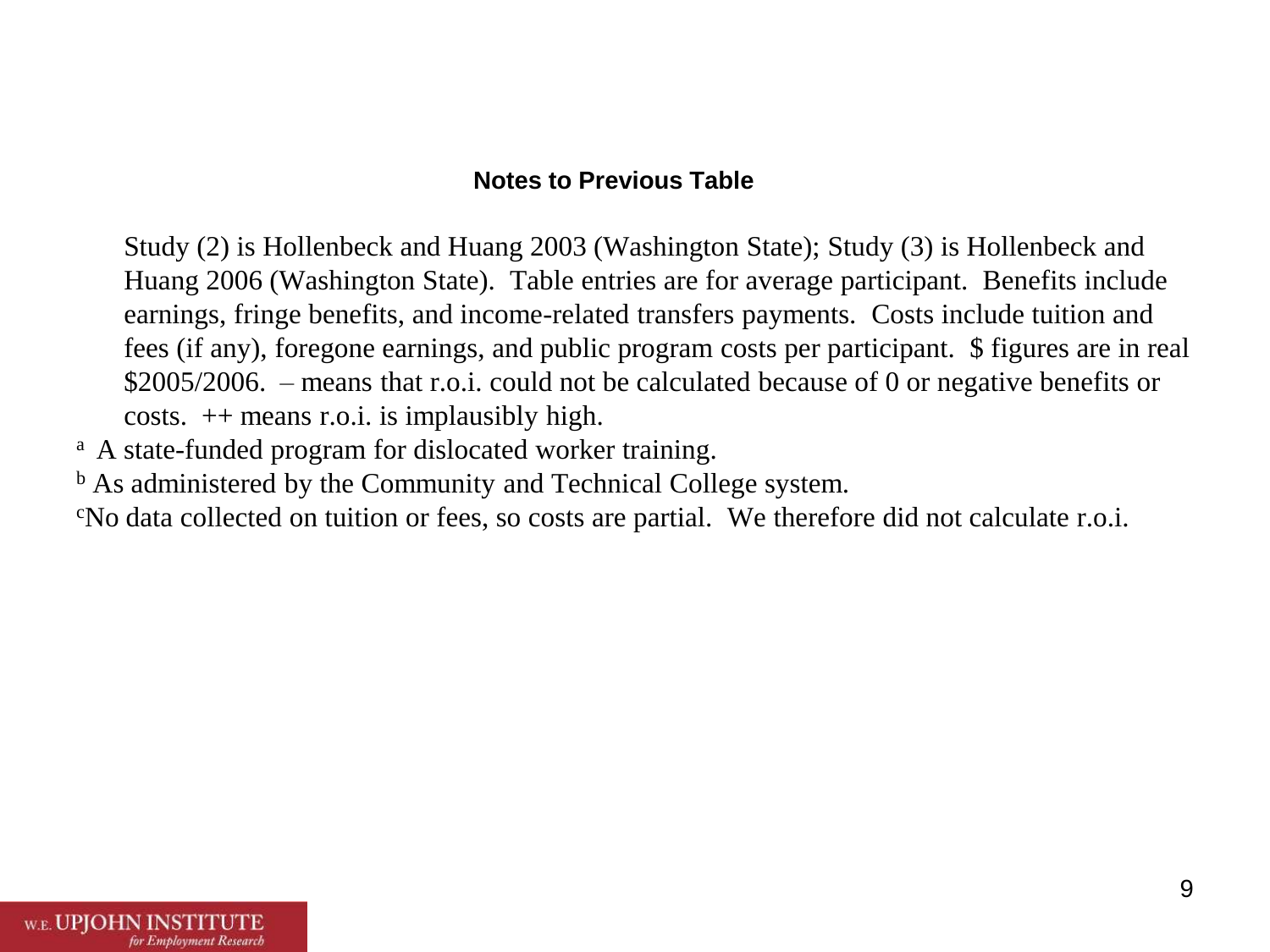## Comparisons to National JTPA Study (NJS)

 NJS (U.S. GAO study using wage record data; inflated to \$2005/2006)) • Net Impacts of JTPA II-A

|                          | <b>Males</b>                |                       | <b>Females</b>              |                       |  |
|--------------------------|-----------------------------|-----------------------|-----------------------------|-----------------------|--|
| Year after<br>assignment | <b>Annual</b><br>employment | Quarterly<br>earnings | <b>Annual</b><br>employment | Quarterly<br>earnings |  |
| $+2$                     | 0.6                         | $200*$                | $2.6*$                      | $270*$                |  |
| $+3$                     | 2.4                         | 206*                  | $3.1*$                      | $210*$                |  |
| $+4$                     | $3.7*$                      | 196                   | 2.0                         | 196*                  |  |
| $+5$                     | 1.2                         | 110                   | 1.3                         | 137                   |  |

\*Significant at 0.05 level.

### **Washington State JTPA II-A (from above)**

| Quarters after exit | Employment | Earnings |
|---------------------|------------|----------|
| $8 - 11$            | 7.4***     | 645***   |

• Benefit-Cost of JTPA II-A

| NJS.     | 30 months after registration Social b-c |            | 1.50 (Abt report) |
|----------|-----------------------------------------|------------|-------------------|
| WA state | 30 months after exit                    | Social b-c | 1.21              |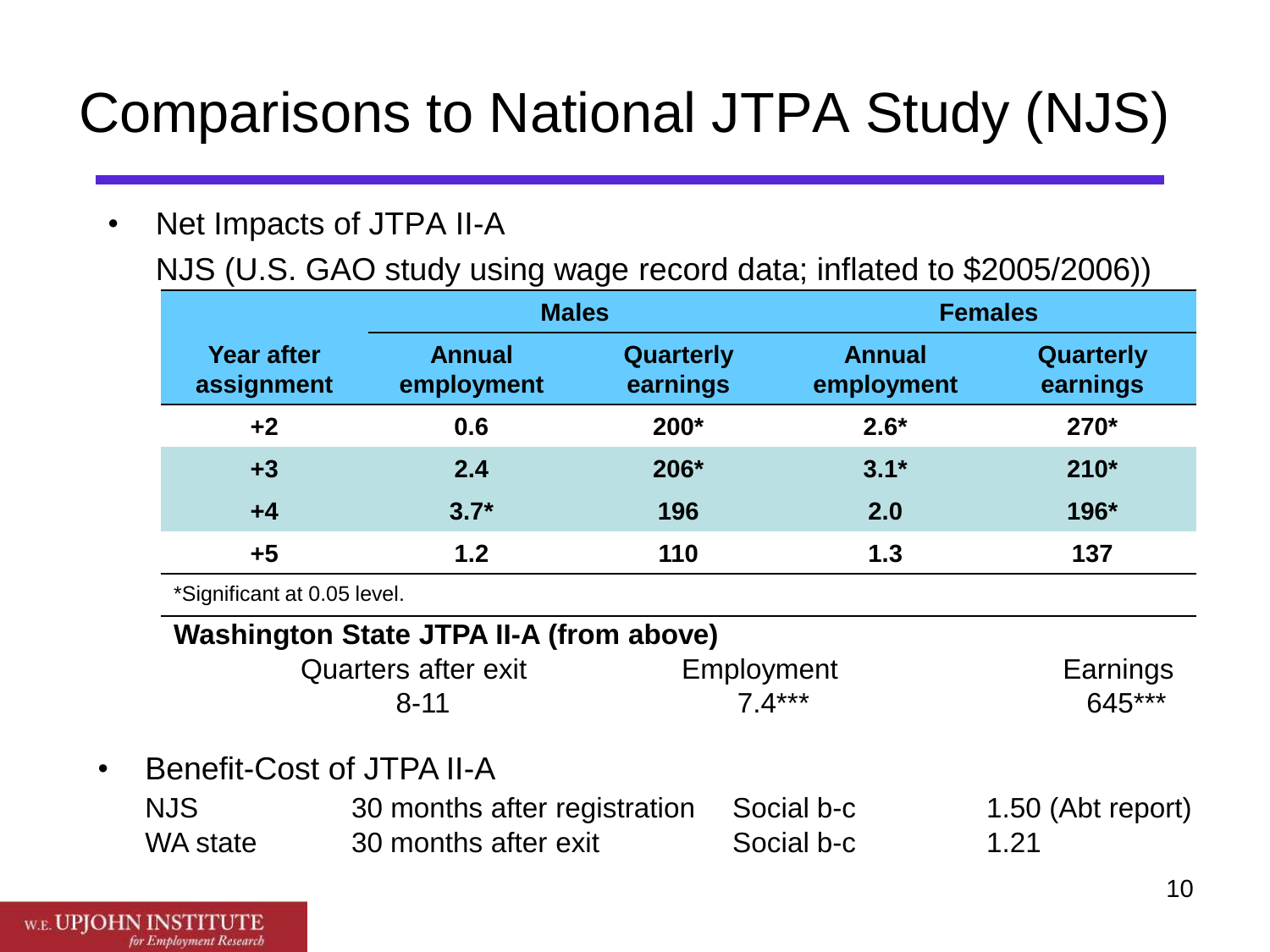# Policy Implications

- Can use administrative data to estimate net impacts of education and training programs
- Decomposing earnings impacts into employment, hours, and wage rates adds insight
- Public and society reap substantial returns on virtually all education and training programs